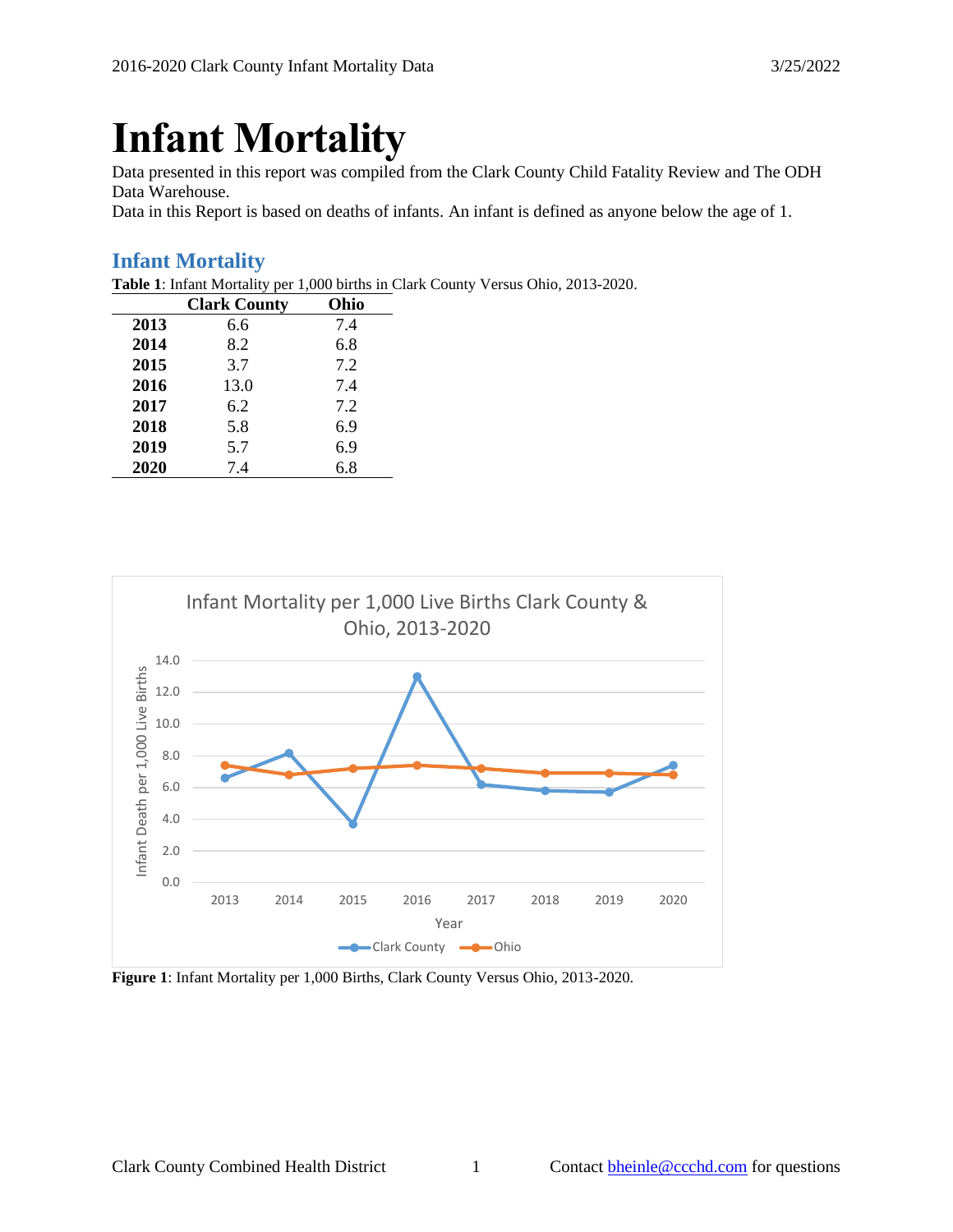



**Figure 2**: Race of the mother who experienced the infant death in Clark County, 2016-2020.



**Figure 3**: Birth Weight of infant deaths in Clark County, 2016-2020.

|  |  |  | Table 2: Birth weight of infant deaths in Clark County, 2020. |  |
|--|--|--|---------------------------------------------------------------|--|
|  |  |  |                                                               |  |

| <b>Birth Weight</b>               | <b>Percent of Deaths</b> |
|-----------------------------------|--------------------------|
| Normal Birth Weight (2500g-3999g) | 30.0%                    |
| Low Birth Weight $(1500g-2499g)$  | 50.0%                    |
| Very Low Birth Weight $($ 1500g)  | 20.0%                    |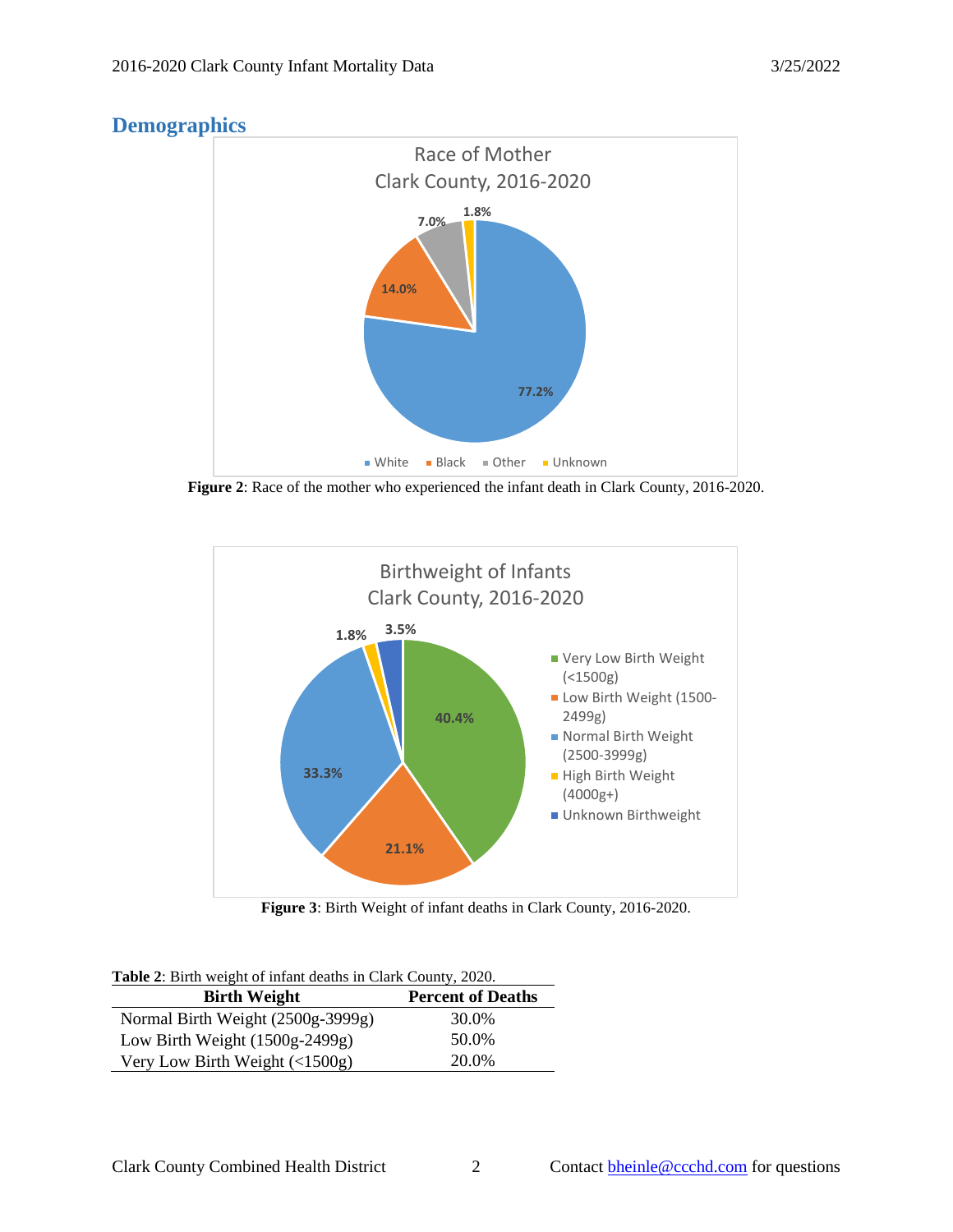

**Figure 4**: Mothers smoking status during pregnancy, Clark County, 2016-2020.



**Figure 5**: Infant birth weights of the mothers who smoked at some point during their pregnancy in Clark County, 2016-2020.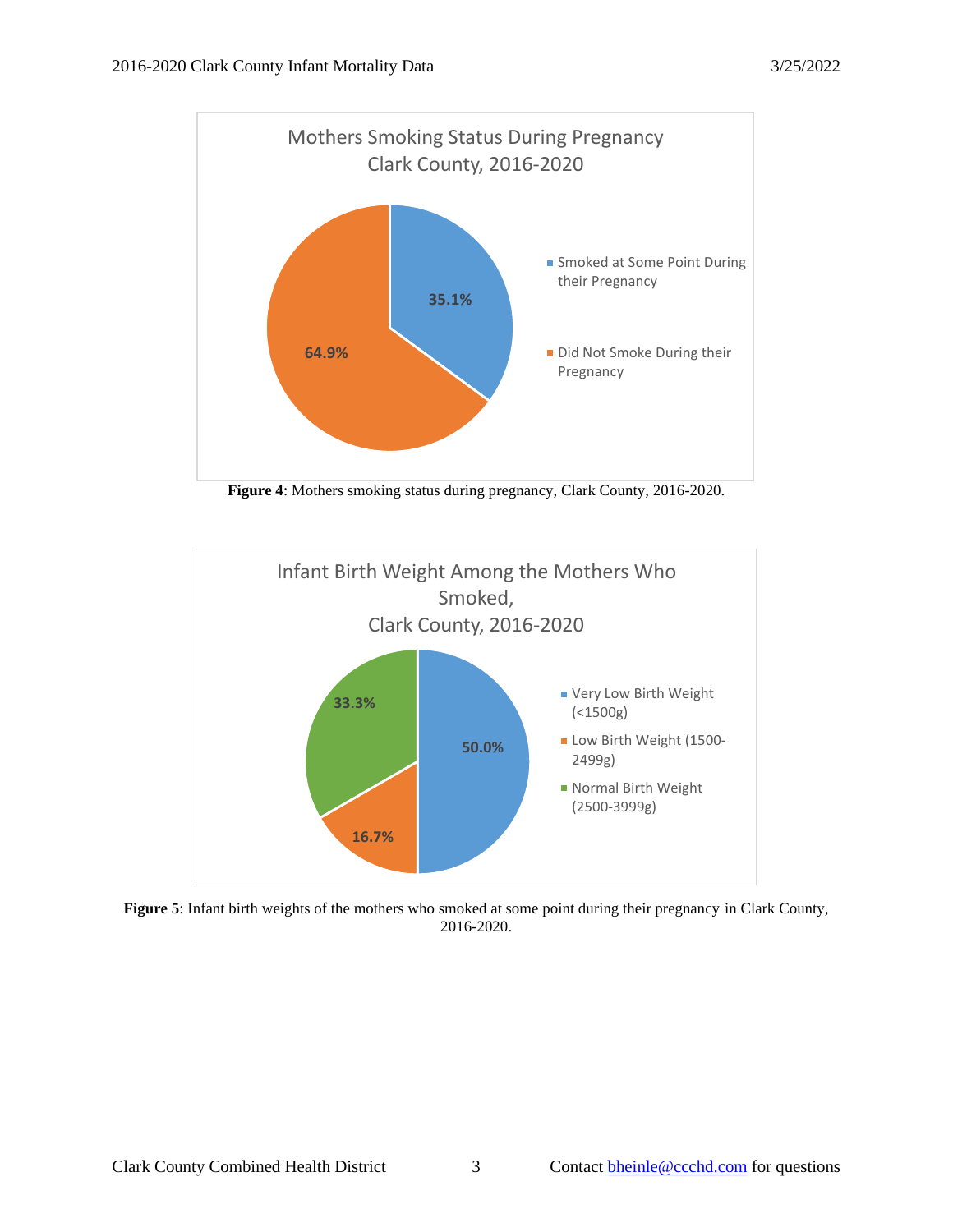

**Figure 6**: Infant birth weights of the mothers who did not smoke during their pregnancy in Clark County, 2016- 2020.



**Figure 7**: Percent of infant deaths by mother's number of previous pregnancies in Clark County, 2016-2020.

| Table 3: Classification of gestational age at birth for infant deaths in Clark County, 2016-2020. |  |
|---------------------------------------------------------------------------------------------------|--|
|---------------------------------------------------------------------------------------------------|--|

| <b>Gestational Age at Birth</b> | <b>Percent of Deaths</b> |
|---------------------------------|--------------------------|
| Preterm $(37 weeks)$            | 63.2%                    |
| Early Term (37-38 weeks)        | 10.5%                    |
| Full Term (39-40 weeks)         | 22.8%                    |
| Late Term (41 weeks)            | 1.8%                     |
| Unknown                         | 1.8%                     |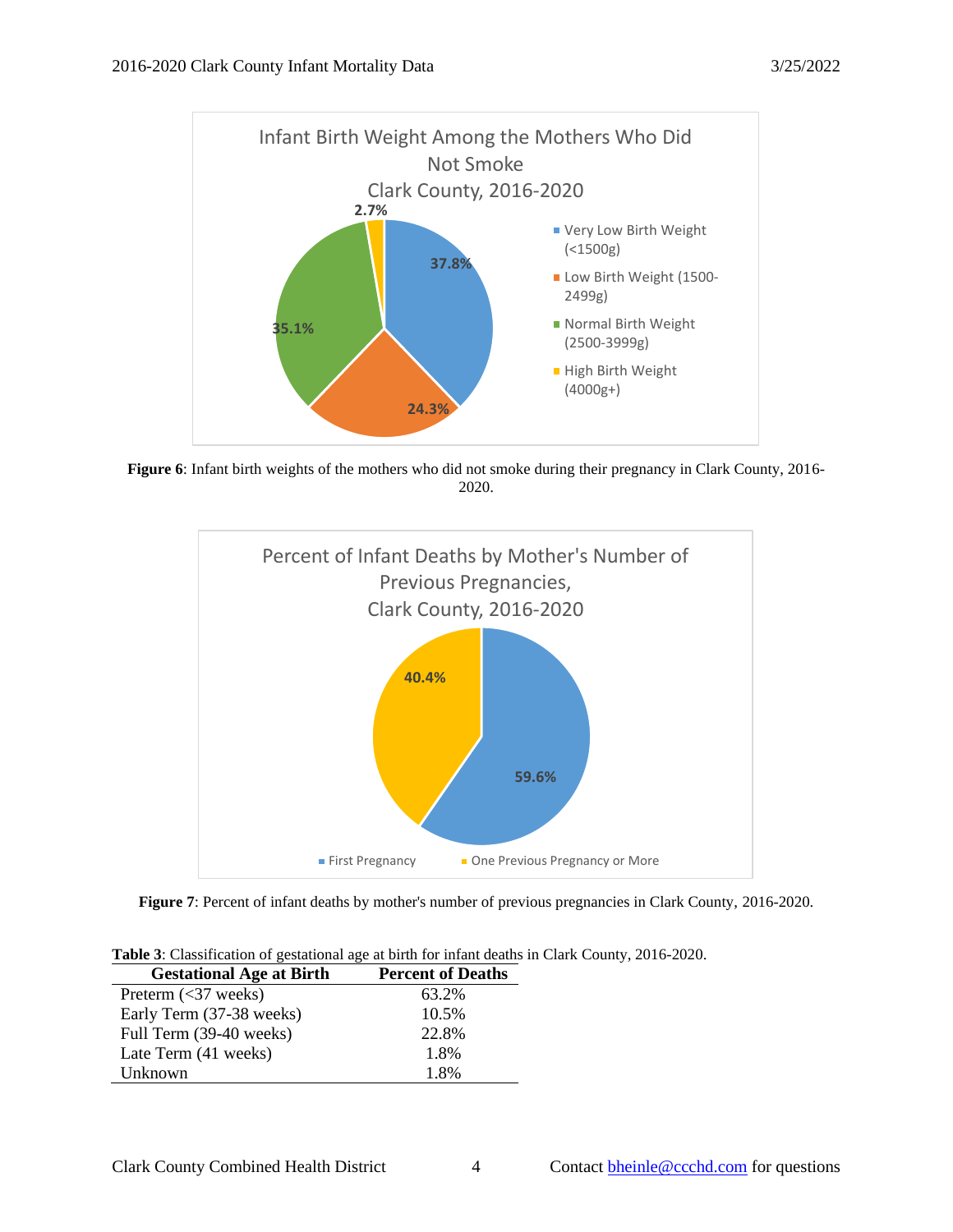

**Figure 8**: Mothers who used any prenatal care at any point during their pregnancy, Clark County, 2016-2020.



**Figure 9**: Month of pregnancy that mother started prenatal visits, Clark County, 2016-2020

| <b>Zip Code</b><br><b>Percent of Deaths</b> |  |
|---------------------------------------------|--|
| 30.0%<br>45503                              |  |
| 20.0%<br>45504                              |  |
| 30.0%<br>45505                              |  |
| 10.0%<br>45506                              |  |

**Table 4**: Zip code of the Childs residence in Clark County, 2020.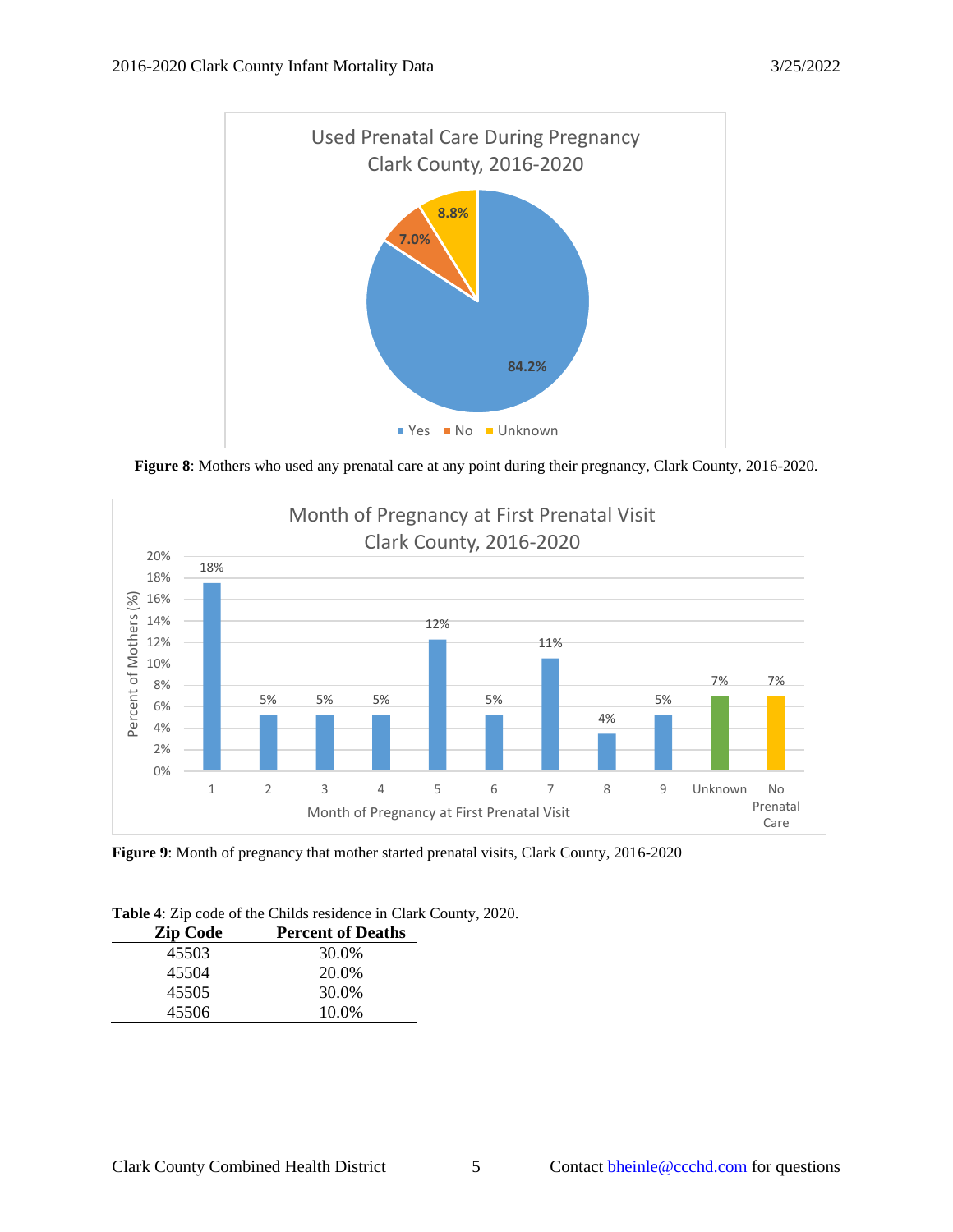| <b>Zip Code</b> | <b>Percent of Deaths</b> |
|-----------------|--------------------------|
| 45323           | 5.3%                     |
| 45341           | 1.8%                     |
| 45344           | 5.3%                     |
| 45368           | 1.8%                     |
| 45369           | 5.3%                     |
| 45502           | 1.8%                     |
| 45503           | 26.3%                    |
| 45504           | 15.8%                    |
| 45505           | 26.3%                    |
| 45506           | 10.5%                    |
|                 |                          |

**Table 5**: Zip code of the Childs residence in Clark County, 2016-2020.



**Figure 10**: Infants Insurance Type at date of death in Clark County, 2016-2020.



**Figure 11**: The percentage of the mothers who received any type of WIC services in Clark County, 2016-2020